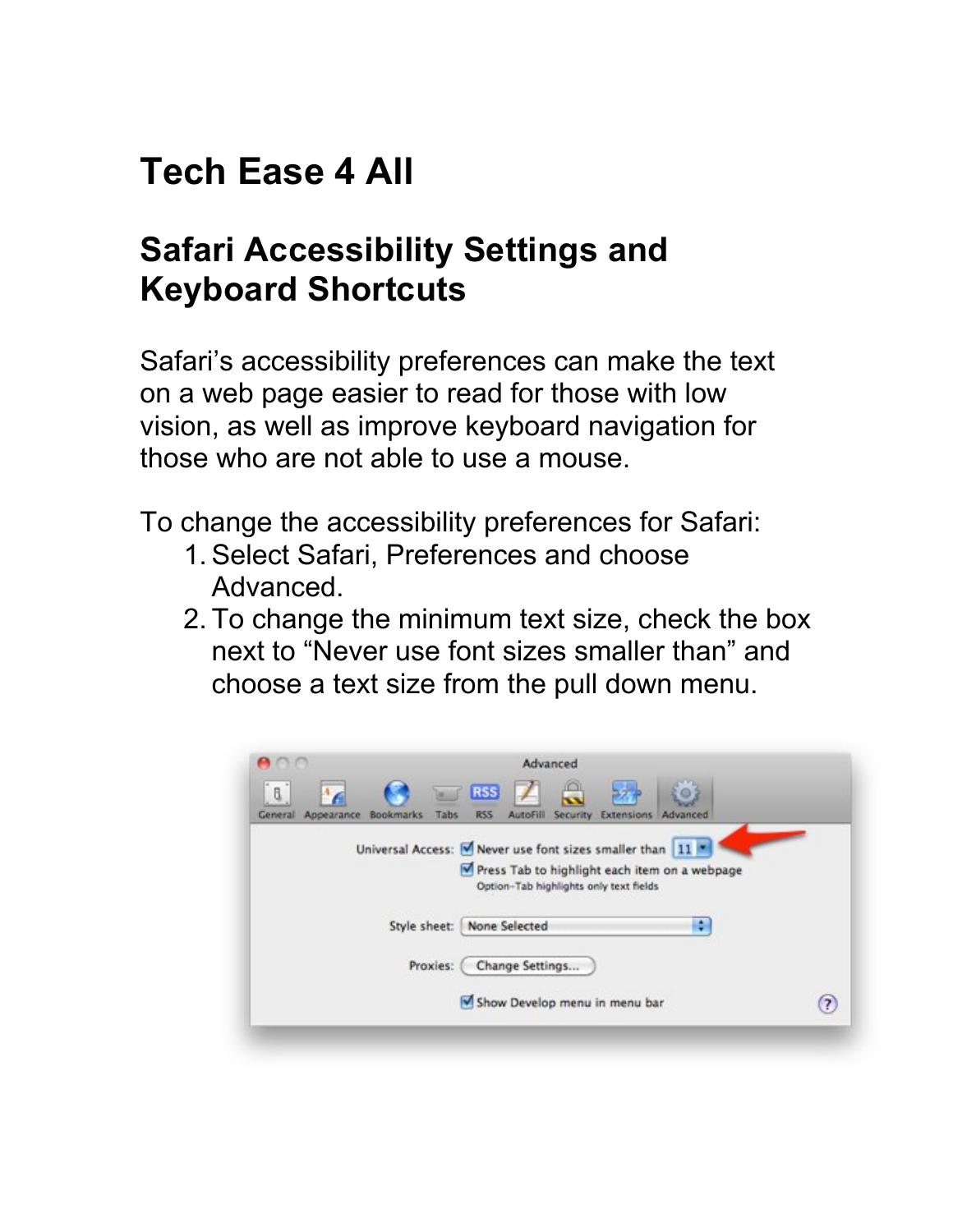3. To make it easier to navigate links and form elements, check the box next to "Press Tab to highlight each item on a webpage." When this box is checked, pressing Tab will allow you to go to the next link or form element on a web page, and pressing Shift + Tab will take you back to the previous item. If you also hold down the Option key, you can skip the links and highlight only the next or previous form element.

|                             | Advanced                                                                                      |  |
|-----------------------------|-----------------------------------------------------------------------------------------------|--|
| л.<br>General<br>Appearance | <b>RSS</b><br>AutoFill<br>Security Extensions<br><b>Bookmarks</b><br>Tabs<br>RSS.<br>Advanced |  |
|                             | Universal Access: M Never use font sizes smaller than 11 *                                    |  |
|                             | Press Tab to highlight each item on a webpage                                                 |  |
|                             | Option-Tab highlights only text fields                                                        |  |
|                             | ٠<br>None Selected<br>Style sheet:                                                            |  |
|                             |                                                                                               |  |
|                             | Change Settings<br>Proxies:                                                                   |  |

 In addition to the accessibility preferences, Safari features a number of keyboard shortcuts that can help anyone who is not able to use a mouse:

- Command + R: will reload the current page
- Command + L: will move the focus to the Address Bar. Pressing Return after you've entered the address of a different web site will take you to that site. Pressing Tab once after the focus is on the Address Bar will